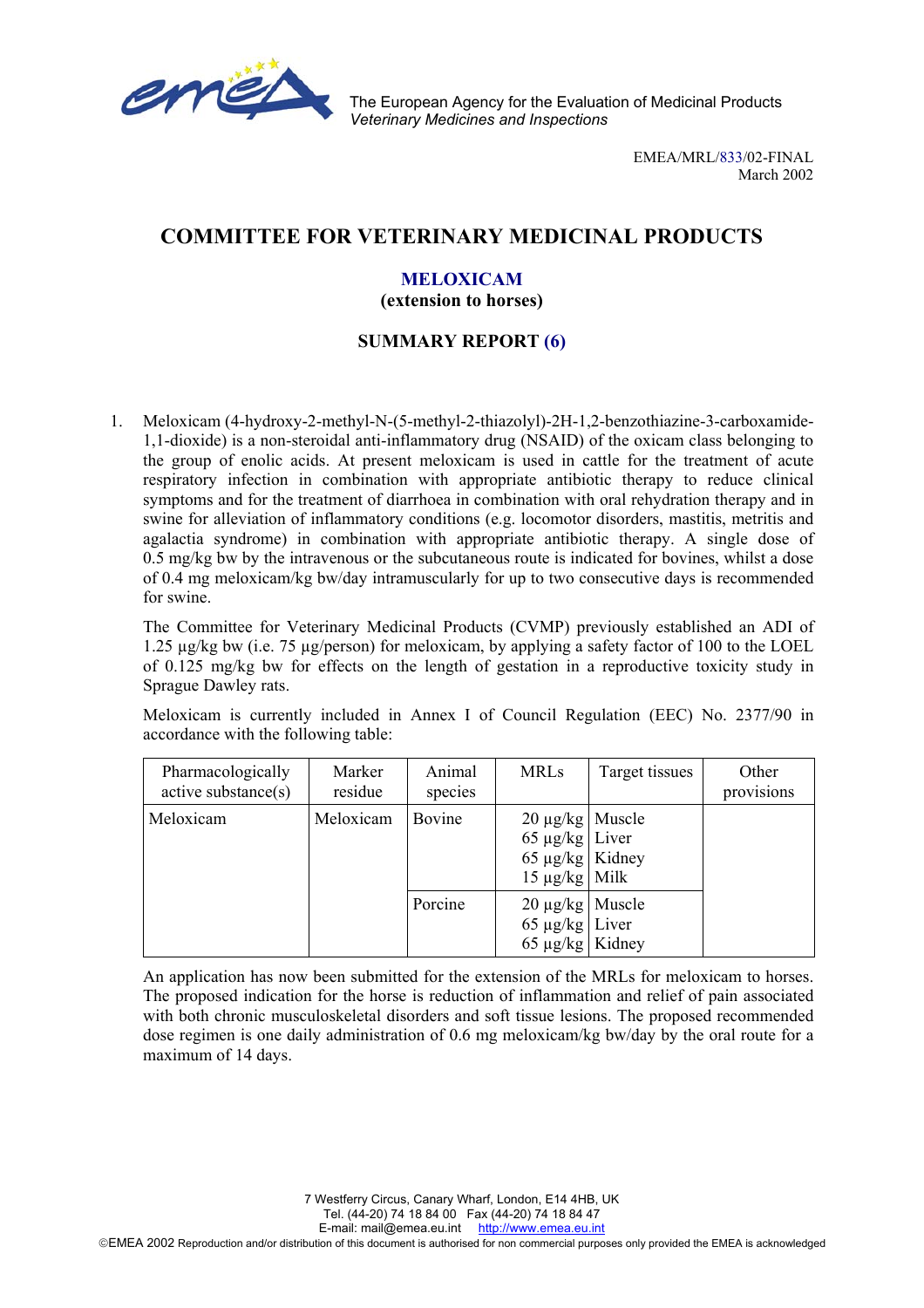2. A GLP compliant pharmacokinetic study was performed in horses after a single oral (fasted and fed horses) or intravenous administration of 0.6 mg meloxicam/kg bw. After intravenous administration the plasma clearance was estimated to  $0.034$  L/kg/h, the volume of distribution 0.12 l/kg and the terminal half life 8.54 hours. The oral bioavailability was high in fasted (85.3%) as well as fed horses (95.9%) and not statistically different from each other. The maximal plasma concentration was significantly lower in fed (1727  $\mu$ g/l) than in fasted (2577  $\mu$ g/l) animals. The mean residence time, the mean absorption time and the time to maximal plasma concentration were significantly higher in fed (9.30, 5.71 and 3.4 hours respectively) than in fasted (7.22, 3.62 and 1.5 hours respectively) horses. These data indicates that the absorption of meloxicam is slower in the presence of food although the absolute bioavailability is similar.

In the same study, horses were administered meloxicam orally once daily for 14 consecutive days at a dose level of 0.6 mg/kg bw/day. The plasma concentrations obtained over the 14 days of administration fitted a two-compartment model. The calculated terminal half-life was 7.76 hours and the bioavailability was 97.6 %. An accumulation factor of 1.08 was calculated indicating no accumulation of meloxicam with repeated dosing. Urinary meloxicam concentrations remained fairly constant from day 0 up to day 13 of administration and declined below the limit of quantification (20 ng/ml ) within 3 days after the final dose.

The metabolism of meloxicam in horses has not been investigated.

3. A GLP compliant non-radiolabelled residue depletion study was performed in horses treated orally with 0.6 mg meloxicam/kg bw/day, once daily for 14 consecutive days. The doses were administered in the food. Groups of 4 animals per time point were slaughtered at 12, 24 and 48 hours after the last dose. Concentrations of meloxicam in muscle, liver and kidney were assayed by an HPLC method. The mean concentrations of meloxicam at 12 hours after the last dose were 115, 1280 and 18.2 µg/kg for liver, kidney and muscle, respectively. The corresponding values at 24 hours after the last dose were 58.2, 520 and less than the limit of quantification of 10  $\mu$ g/kg. At 48 hours after the last dose, the mean meloxicam concentrations had declined further to less than the limit of quantification of 20  $\mu$ g/kg, 56.3  $\mu$ g/kg and less than the limit of detection of 3.3 µg/kg for liver, kidney and muscle, respectively. The residue depletion was similar to that in pigs.

The non-radiolabelled residue depletion study shows that meloxicam does exist in the edible tissues of the horse and can be used as the marker residue. However, as no radiolabelled study was performed in horses the ratio of marker residue to total residues cannot be estimated.

- 4. Although the metabolism is not known in the horse and the ratio of marker residue to total residues cannot be calculated, it is possible to establish MRLs for meloxicam in the minor species horse. In accordance with the Note for Guidance on the Establishment of Maximum Residue Limits for Minor Animal Species (EMEA/CVMP/153a/97-FINAL) and the Note for Guidance on the Risk Analysis Approach for Residues of Veterinary Medicinal Products in Food of Animal Origin (EMEA/CVMP/187/00-FINAL) the same MRLs can be established for the minor species Equidae as for the major species bovine and porcine.
- 5. The proposed routine analytical method for the determination of meloxicam in horse tissues was based on HPLC using UV for detection and presented in the ISO 78/2 format. The method, based on the fully validated method for bovine tissues, meets the requirements of Volume 8 of the Rules Governing Medicinal Products in the European Community regarding minor species. The limit of quantification was 10 µg/kg for muscle, 20 µg/kg for liver and 30 µg/kg for kidney. The limit of detection was 3.3 µg/kg for muscle, 13.2 µg/kg for liver and 12.9 µg/kg for kidney.